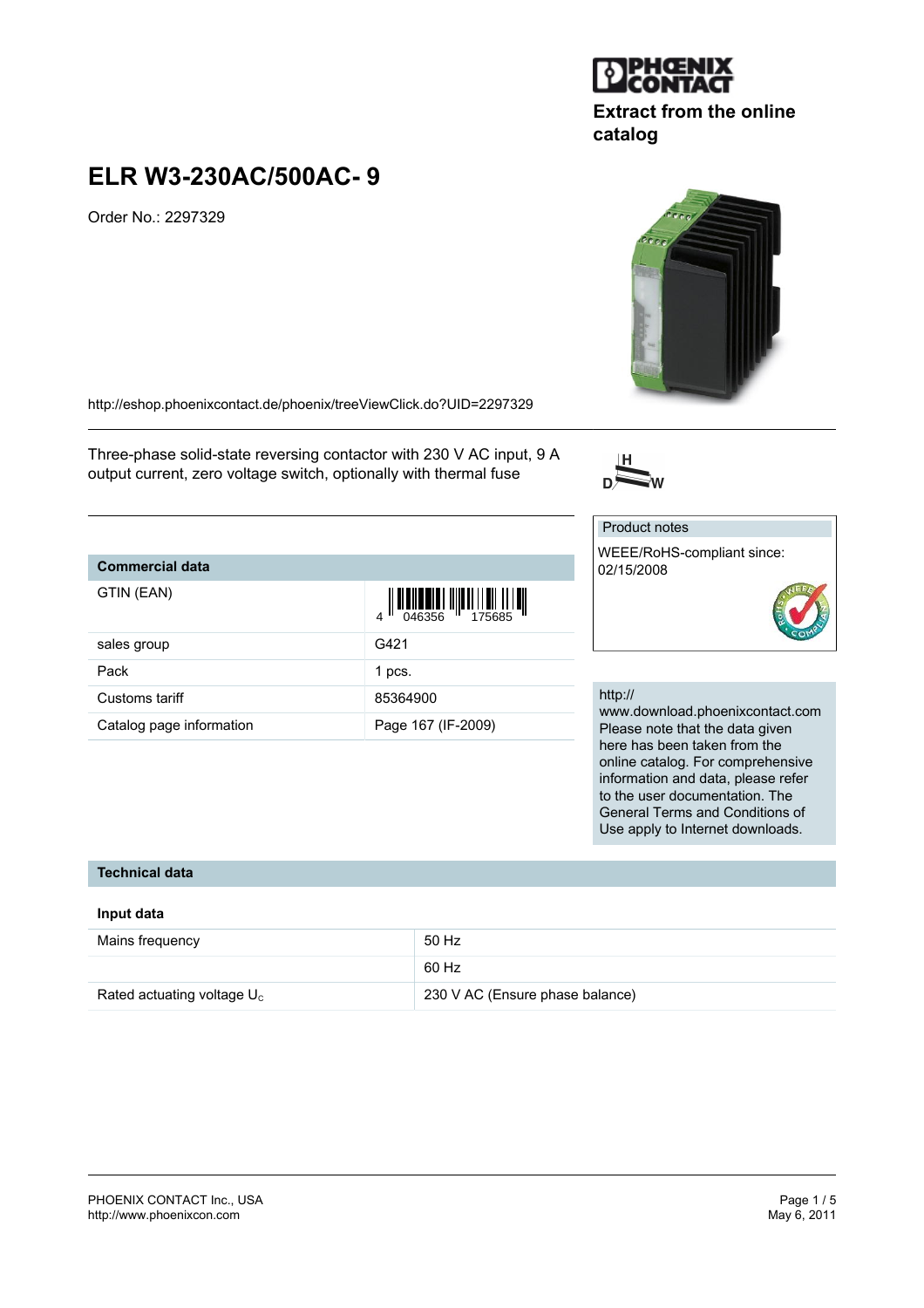| Rated actuating voltage range with reference to<br>$U_c$ | 0.41.1                    |
|----------------------------------------------------------|---------------------------|
| Rated actuating current $I_c$                            | $11.2 \text{ mA}$         |
| Switching threshold "0" signal, voltage                  | 48 V AC                   |
| Switching threshold "1" signal voltage                   | 96 V AC                   |
| Protective circuit                                       | Surge protection Varistor |
| Status display                                           | Yellow LED                |
| Indication                                               | Red LED                   |

# **Output data, load relay**

| Output name                   | AC output                     |
|-------------------------------|-------------------------------|
| Nominal output voltage        | 500 V AC                      |
| Nominal output voltage range  | 48 V AC  575 V AC             |
| Periodic peak reverse voltage | 1200 V                        |
| Load current                  | max. 9 A (see derating curve) |
| Leakage current               | 6 mA                          |
| Residual voltage              | < 1.5 V                       |
| Surge current                 | 300 A ( $t = 10$ ms)          |
| Max. load value               | 580 $A^2$ s                   |
| Type of protection            | <b>RCV</b> circuit            |
| Surge voltage protection      | > 575 V AC                    |

#### **Connection data**

| Connection method                      | Screw connection      |
|----------------------------------------|-----------------------|
| Conductor cross section solid min.     | $0.14 \text{ mm}^2$   |
| Conductor cross section solid max.     | $2.5$ mm <sup>2</sup> |
| Conductor cross section stranded min.  | $0.14 \text{ mm}^2$   |
| Conductor cross section stranded max.  | $2.5$ mm <sup>2</sup> |
| Conductor cross section AWG/kcmil min. | 26                    |
| Conductor cross section AWG/kcmil max  | 12                    |

# **General data**

| Width                           | 67.5 mm                      |
|---------------------------------|------------------------------|
| Height                          | 99 mm                        |
| Depth                           | 114.5 mm                     |
| Test voltage input/output       | $5 \text{ kV}_{\text{rms}}$  |
| Ambient temperature (operation) | $-25$ °C $\ldots$ 70 °C $\,$ |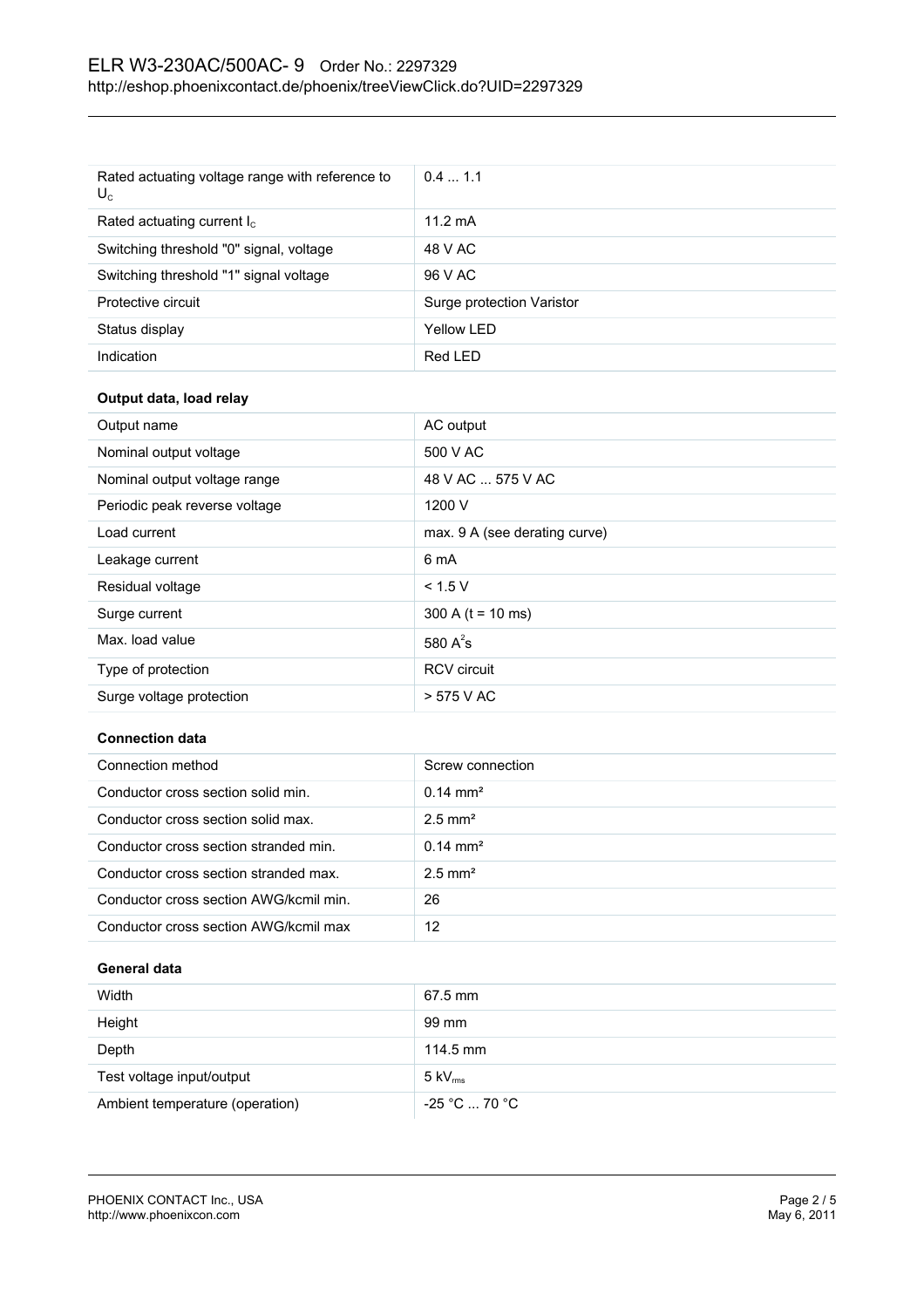# ELR W3-230AC/500AC- 9 Order No.: 2297329 <http://eshop.phoenixcontact.de/phoenix/treeViewClick.do?UID=2297329>

| Ambient temperature (storage/transport) | $-25 °C  70 °C$                                       |
|-----------------------------------------|-------------------------------------------------------|
| Mounting position                       | Vertical (horizontal DIN rail)                        |
| Assembly instructions                   | Can be aligned with spacing $= 20$ mm                 |
| Operating mode                          | 100% operating factor                                 |
| Degree of protection                    | <b>IP20</b>                                           |
| Name                                    | Standards/regulations                                 |
| Standards/regulations                   | <b>DIN EN 50178</b>                                   |
|                                         | EN 60947                                              |
| Name                                    | Power station requirements                            |
| Standards/regulations                   | DWR 1300 / ZXX01/DD/7080.8d                           |
| Name                                    | Air and creepage distances between the power circuits |
| Standards/regulations                   | <b>DIN EN 50178</b>                                   |
| Rated surge voltage / insulation        | 6 kV / Basic isolation                                |
| Rated insulation voltage                | 500 V                                                 |
| Pollution degree                        | 2                                                     |
| Surge voltage category                  | III                                                   |
|                                         |                                                       |

**Certificates / Approvals**

 $\sqrt[\alpha]{\mathbf{u}}$ us  $\mathbb{Q}_D$ 

Certification CUL Listed, UL Listed

Certifications applied for: GL

# **Diagrams/Drawings**

### Block diagram

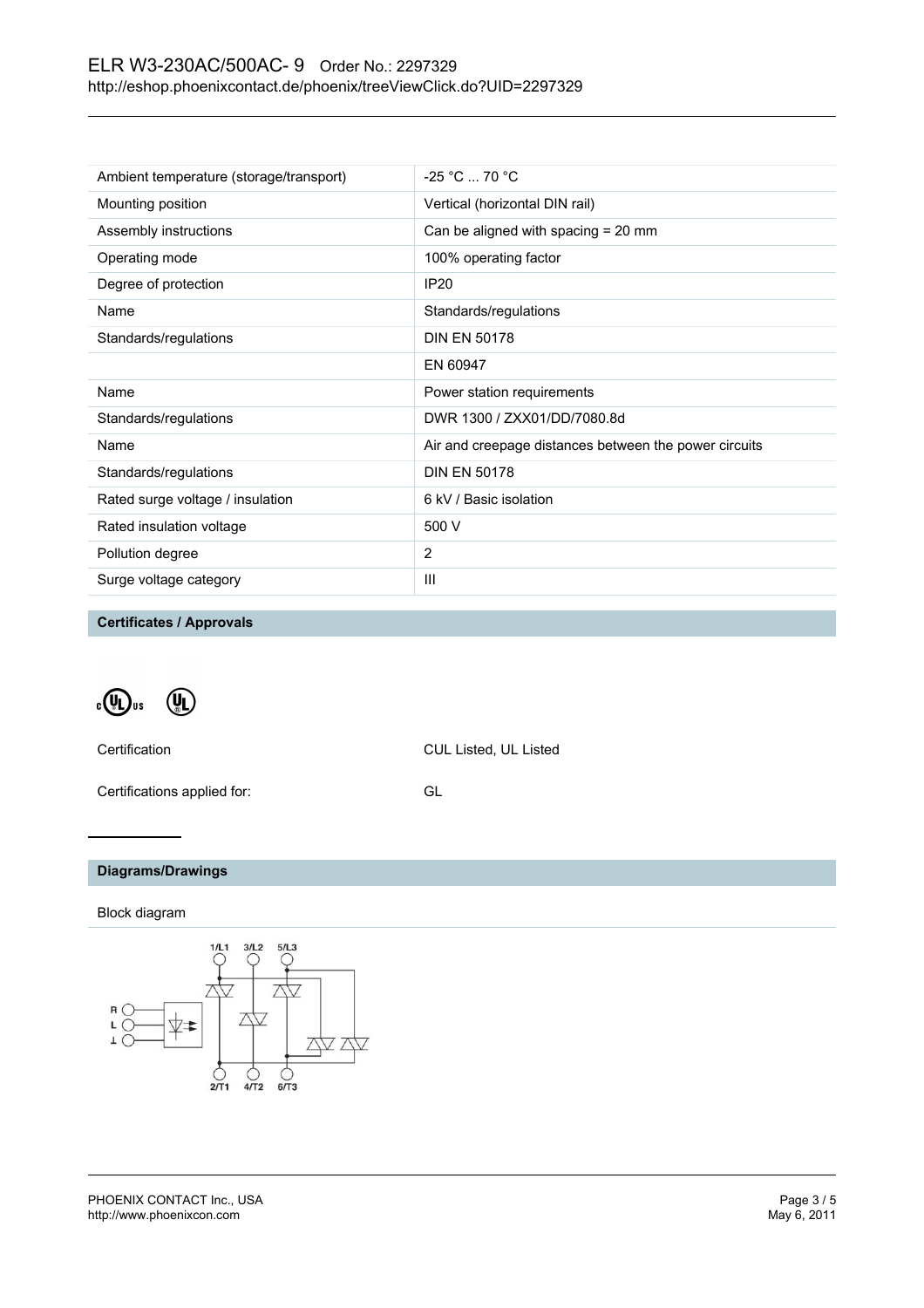